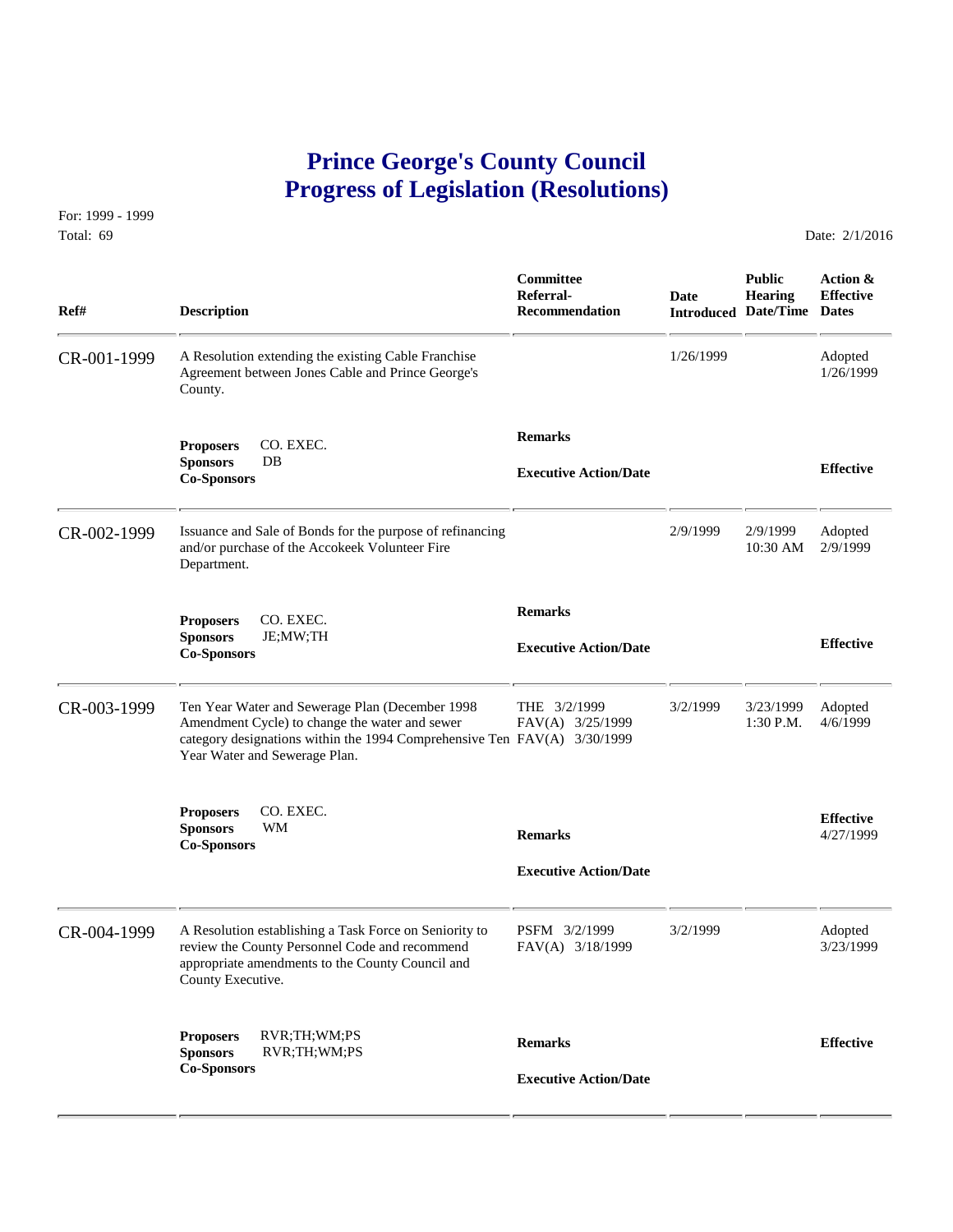**For: 1999-1999 Prince George's County Council** Page 2 of 14<br> **Progress of Legislation (Resolutions)** Date: 2/1/2016 **Total: 69 Progress of Legislation (Resolutions)** 

| Ref#<br>CR-005-1999 | <b>Description</b><br>A Resolution advising the Prince George's County<br>Delegation of the Maryland General Assembly of the<br>Prince George's County Council's concerns about electric<br>utility deregulation in Maryland.                        | Committee<br>Referral-<br><b>Recommendation</b> | Date<br><b>Introduced</b><br>3/23/1999 | <b>Public</b><br><b>Hearing</b><br>Date/Time | Action &<br><b>Effective</b><br><b>Dates</b><br>Adopted<br>3/23/1999 |
|---------------------|------------------------------------------------------------------------------------------------------------------------------------------------------------------------------------------------------------------------------------------------------|-------------------------------------------------|----------------------------------------|----------------------------------------------|----------------------------------------------------------------------|
|                     |                                                                                                                                                                                                                                                      | <b>Remarks</b>                                  |                                        |                                              |                                                                      |
|                     | <b>Proposers</b><br>JE;TH;RVR;AS;MW<br><b>Sponsors</b><br>JE;TH;RVR;AS;MW<br><b>Co-Sponsors</b>                                                                                                                                                      | <b>Executive Action/Date</b>                    |                                        |                                              | <b>Effective</b>                                                     |
| CR-006-1999         | A Resolution concerning Census 2000 Complete Count<br>Committee to express support to the establishment of a<br>Prince George's County Complete Count Committee.                                                                                     | HEHS 3/23/1999<br>FAV(A) 7/14/1999              | 3/23/1999                              |                                              | Adopted<br>7/27/1999                                                 |
|                     | <b>Proposers</b><br>DB<br><b>Sponsors</b><br>$DB$<br><b>Co-Sponsors</b>                                                                                                                                                                              | <b>Remarks</b>                                  |                                        |                                              | <b>Effective</b>                                                     |
|                     |                                                                                                                                                                                                                                                      | <b>Executive Action/Date</b>                    |                                        |                                              |                                                                      |
| CR-007-1999         | A Supplementary Appropriation of Federal, State and<br>Other Funds for Police, Fire/EMS, Health Department,<br>Social Services, Housing and Community Development,<br>Department of Environmental Resources, Family Services,<br>and Human Services. | PSFM 4/6/1999<br>FAV 4/19/1999                  | 4/6/1999                               |                                              | Adopted<br>4/27/1999                                                 |
|                     | CO. EXEC.<br><b>Proposers</b><br><b>Sponsors</b><br>DB;MW;JE;RVR<br><b>Co-Sponsors</b>                                                                                                                                                               | <b>Remarks</b><br><b>Executive Action/Date</b>  |                                        |                                              | <b>Effective</b>                                                     |
| CR-008-1999         | To extend the appointment of Ms. Theresa M. Grant as the<br>Acting Director of Family Services.                                                                                                                                                      |                                                 | 4/6/1999                               |                                              | Adopted<br>4/6/1999                                                  |
|                     | <b>Proposers</b><br>CO. EXEC.                                                                                                                                                                                                                        | <b>Remarks</b>                                  |                                        |                                              |                                                                      |
|                     | <b>Sponsors</b><br>DB;RVR;TH;PS;MW<br><b>Co-Sponsors</b>                                                                                                                                                                                             | <b>Executive Action/Date</b>                    |                                        |                                              | <b>Effective</b>                                                     |
| CR-009-1999         | A Resolution concerning An Executive Pay Plan<br>approving additional compensation benefits for the Police<br>Chief.                                                                                                                                 |                                                 | 4/13/1999                              |                                              | Adopted<br>4/13/1999                                                 |
|                     | CO. EXEC.<br><b>Proposers</b>                                                                                                                                                                                                                        | <b>Remarks</b>                                  |                                        |                                              |                                                                      |
|                     | <b>Sponsors</b><br>DB;JE;IG;TH;WM;RVR;AS;PS;MW<br><b>Co-Sponsors</b>                                                                                                                                                                                 | <b>Executive Action/Date</b>                    |                                        |                                              | <b>Effective</b><br>4/13/1999                                        |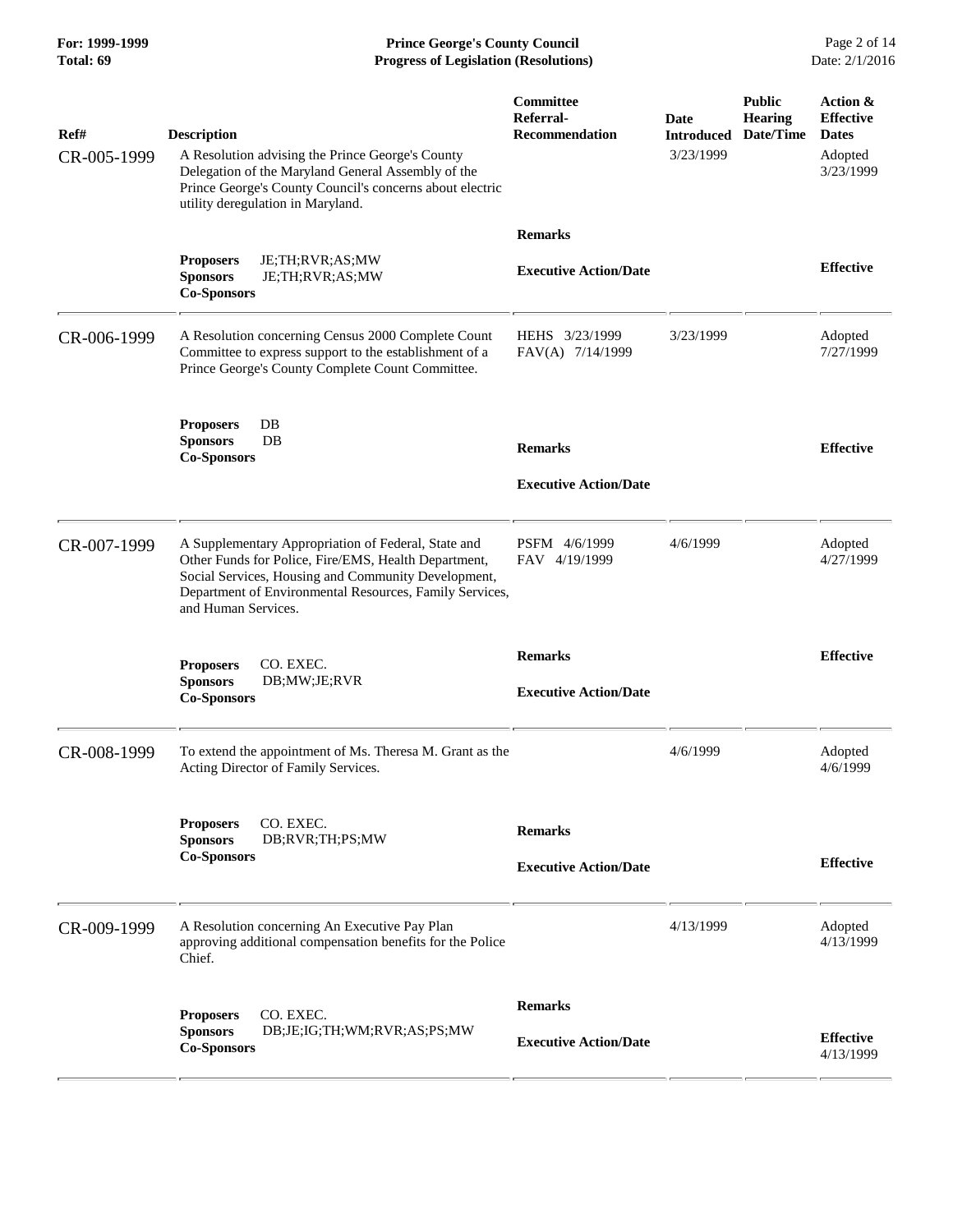**For: 1999-1999 Prince George's County Council** Page 3 of 14<br> **Progress of Legislation (Resolutions)** Date: 2/1/2016 **Total: 69 Progress of Legislation (Resolutions)** 

| Ref#<br>CR-010-1999 | <b>Description</b><br>A Resolution for the purpose of participating in the Cities<br>for Climate Protection Campaign.                                                                                                                                         | Committee<br>Referral-<br><b>Recommendation</b> | Date<br><b>Introduced</b><br>4/20/1999 | <b>Public</b><br><b>Hearing</b><br>Date/Time | Action &<br><b>Effective</b><br><b>Dates</b><br>Adopted<br>4/20/1999 |
|---------------------|---------------------------------------------------------------------------------------------------------------------------------------------------------------------------------------------------------------------------------------------------------------|-------------------------------------------------|----------------------------------------|----------------------------------------------|----------------------------------------------------------------------|
|                     | <b>PS</b><br><b>Proposers</b><br><b>PS</b><br><b>Sponsors</b><br><b>Co-Sponsors</b>                                                                                                                                                                           | <b>Remarks</b><br><b>Executive Action/Date</b>  |                                        |                                              | <b>Effective</b>                                                     |
| CR-011-1999         | FY 1999-2000 Housing and Community Development<br>Annual Action Plan.                                                                                                                                                                                         | THE 4/20/1999<br>FAV(A) 5/20/1999               | 4/20/1999                              | 5/18/1999<br>7:00 P.M.                       | Adopted<br>6/8/1999                                                  |
|                     | CO. EXEC.<br><b>Proposers</b><br>DB; IG<br><b>Sponsors</b><br><b>Co-Sponsors</b>                                                                                                                                                                              | <b>Remarks</b><br><b>Executive Action/Date</b>  |                                        |                                              | <b>Effective</b>                                                     |
| CR-012-1999         | The issuance and sale by the Maryland Industrial<br>Development Financing Authority, of one or more series<br>of its limited obligation taxable economic development<br>revenue bonds for the benefit of Cloverleaf Enterprises,<br>Inc. (Rosecroft Raceway). | <b>Remarks</b>                                  | 4/20/1999                              |                                              | Adopted<br>4/20/1999                                                 |
|                     | <b>Proposers</b><br>CO. EXEC.<br><b>Sponsors</b><br>IG<br><b>Co-Sponsors</b>                                                                                                                                                                                  | <b>Executive Action/Date</b>                    |                                        |                                              | <b>Effective</b>                                                     |
| CR-013-1999         | The Industrial Development Authority of Prince George's<br>County, Maryland, Lease Revenue Refunding Bonds<br>(Gabriel Duvall Law Building Project).                                                                                                          | C.O.W. 4/27/1999<br>FAV 5/6/1999                | 4/27/1999                              |                                              | Adopted<br>5/11/1999                                                 |
|                     | <b>Proposers</b><br>CO. EXEC.<br><b>Sponsors</b><br>JE<br><b>Co-Sponsors</b>                                                                                                                                                                                  | <b>Remarks</b><br><b>Executive Action/Date</b>  |                                        |                                              | <b>Effective</b>                                                     |
| CR-014-1999         | A Resolution to approve Fiscal Year 1999-2000 Operating<br>and Capital Budgets of the Washington Suburban Sanitary<br>Commission and the Recommendation of Water and Sewer<br>rates and Ad Valorem Tax Levies for Fiscal Year<br>1999-2000.                   |                                                 | 5/25/1999                              |                                              | Adopted<br>5/25/1999                                                 |
|                     | JE<br><b>Proposers</b><br><b>Sponsors</b><br>JE;AS;MW<br><b>Co-Sponsors</b>                                                                                                                                                                                   | <b>Remarks</b><br><b>Executive Action/Date</b>  |                                        |                                              | <b>Effective</b><br>7/1/1999                                         |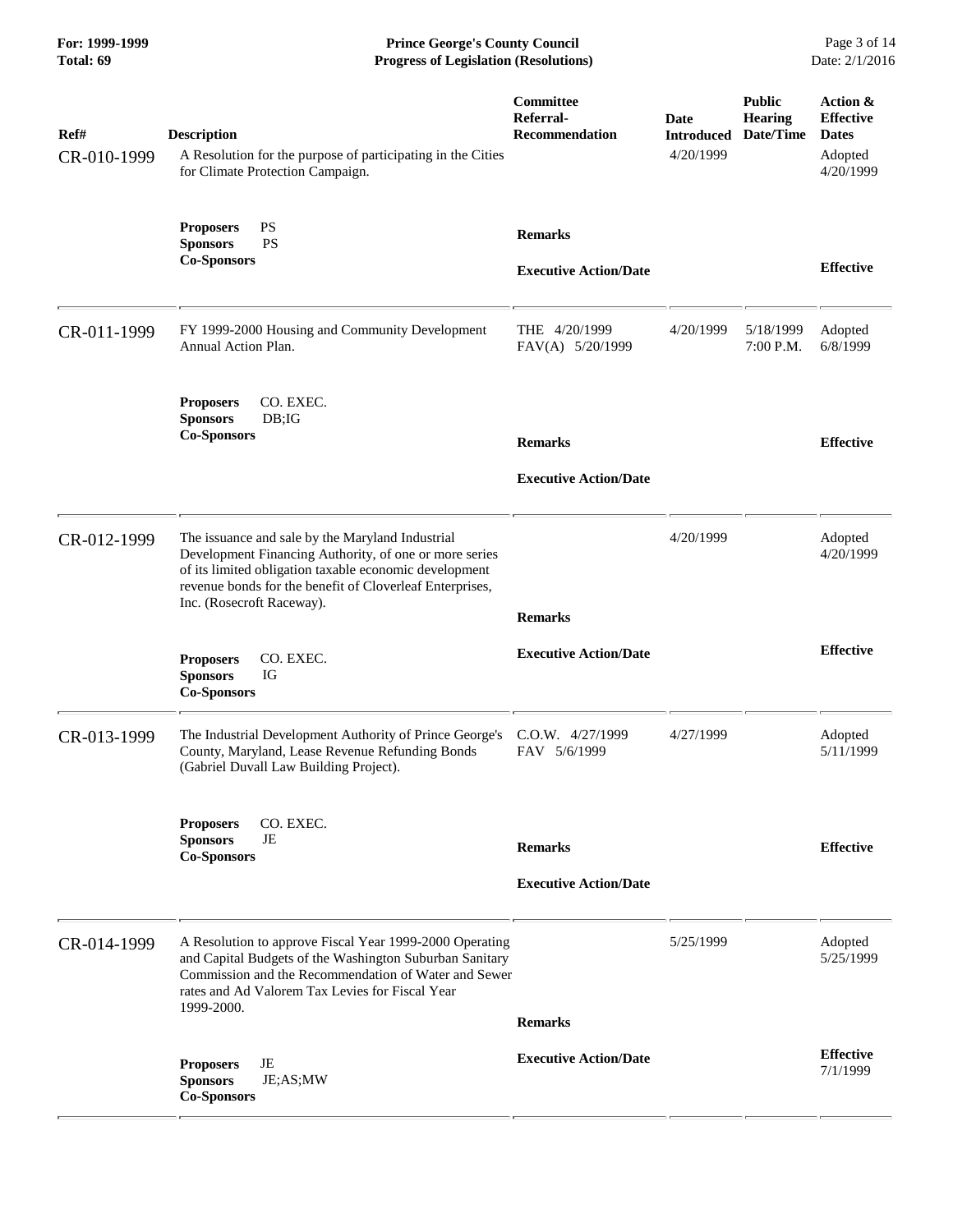**For: 1999-1999 Prince George's County Council** Page 4 of 14<br> **Progress of Legislation (Resolutions)** Date: 2/1/2016 **Total: 69 Progress of Legislation (Resolutions)** 

| Ref#        | <b>Description</b>                                                                                                                                                                                                                          | Committee<br>Referral-<br><b>Recommendation</b> | <b>Date</b><br><b>Introduced</b> | <b>Public</b><br><b>Hearing</b><br>Date/Time | Action &<br><b>Effective</b><br><b>Dates</b> |
|-------------|---------------------------------------------------------------------------------------------------------------------------------------------------------------------------------------------------------------------------------------------|-------------------------------------------------|----------------------------------|----------------------------------------------|----------------------------------------------|
| CR-015-1999 | A Resolution for the purpose of approving the Washington<br>Suburban Sanitary Commission Fiscal Years 2000-2005<br>Capital Improvements Program and Fiscal Year 2000<br>Capital Budget for Prince George's County for Water and             |                                                 | 5/25/1999                        |                                              | Adopted<br>5/25/1999                         |
|             | Sewerage.                                                                                                                                                                                                                                   | <b>Remarks</b>                                  |                                  |                                              |                                              |
|             | JE<br><b>Proposers</b><br>AS;MW<br><b>Sponsors</b><br><b>Co-Sponsors</b>                                                                                                                                                                    | <b>Executive Action/Date</b>                    |                                  |                                              | <b>Effective</b>                             |
| CR-016-1999 | A Resolution for the purpose of approving the Fiscal Year<br>1999-2000 Washington Suburban Transit Commission's<br>Administrative Budget.                                                                                                   |                                                 | 5/25/1999                        |                                              | Adopted<br>5/25/1999                         |
|             | JE<br><b>Proposers</b>                                                                                                                                                                                                                      | <b>Remarks</b>                                  |                                  |                                              |                                              |
|             | MW<br><b>Sponsors</b><br><b>Co-Sponsors</b>                                                                                                                                                                                                 | <b>Executive Action/Date</b>                    |                                  |                                              | <b>Effective</b><br>7/1/1999                 |
| CR-017-1999 | To extend the appointment of Mr. Brian K. Ashford as the<br>Acting Director of Management and Budget.                                                                                                                                       |                                                 | 5/11/1999                        |                                              | Adopted<br>5/11/1999                         |
|             | CO. EXEC.<br><b>Proposers</b><br>DB;MW;AS;PS<br><b>Sponsors</b><br><b>Co-Sponsors</b>                                                                                                                                                       | <b>Remarks</b><br><b>Executive Action/Date</b>  |                                  |                                              | <b>Effective</b>                             |
| CR-018-1999 | A Resolution modifying the WSSC System Development<br>Charge (SDC) to help finance capital costs and to provide<br>for full and/or partial waivers of the charge for certain<br>revitalization, biotechnology and elderly housing projects. |                                                 | 5/25/1999                        |                                              | Adopted<br>5/25/1999                         |
|             |                                                                                                                                                                                                                                             | <b>Remarks</b>                                  |                                  |                                              |                                              |
|             | JE<br><b>Proposers</b><br><b>Sponsors</b><br>TH;MW;RVR;DB<br><b>Co-Sponsors</b>                                                                                                                                                             | <b>Executive Action/Date</b>                    |                                  |                                              | <b>Effective</b><br>7/1/1999                 |
| CR-019-1999 | A Resolution concerning The Revenue Authority of Prince<br>George's County Fiscal Year 1999-2000 Operating Budget<br>and Capital Improvement Program.                                                                                       |                                                 | 5/25/1999                        |                                              | Adopted<br>5/25/1999                         |
|             | JE<br><b>Proposers</b><br><b>PS</b><br><b>Sponsors</b>                                                                                                                                                                                      | <b>Remarks</b><br><b>Executive Action/Date</b>  |                                  |                                              | <b>Effective</b>                             |
|             | <b>Co-Sponsors</b>                                                                                                                                                                                                                          |                                                 |                                  |                                              |                                              |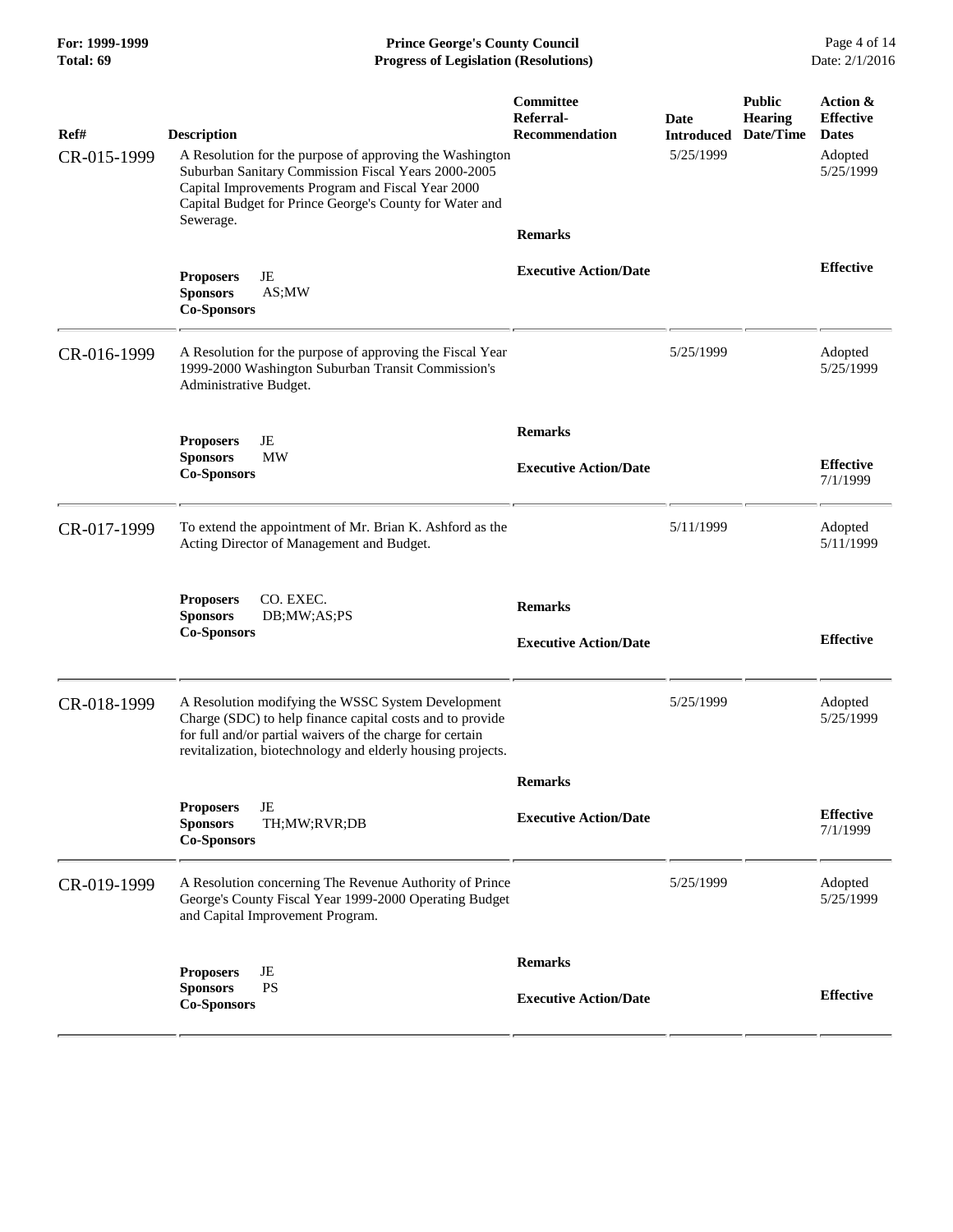**For: 1999-1999 Prince George's County Council** Page 5 of 14<br> **Progress of Legislation (Resolutions)** Date: 2/1/2016 **Total: 69 Progress of Legislation (Resolutions)** 

| Ref#<br>CR-020-1999 | <b>Description</b><br>A Resolution concerning The Redevelopment Authority of<br>Prince George's County Fiscal Year 1999-2000 Operating<br>Budget and Capital Improvement Program. | Committee<br>Referral-<br>Recommendation                                | Date<br><b>Introduced</b><br>5/25/1999 | <b>Public</b><br><b>Hearing</b><br>Date/Time | Action &<br><b>Effective</b><br><b>Dates</b><br>Adopted<br>5/25/1999 |
|---------------------|-----------------------------------------------------------------------------------------------------------------------------------------------------------------------------------|-------------------------------------------------------------------------|----------------------------------------|----------------------------------------------|----------------------------------------------------------------------|
|                     | JE<br><b>Proposers</b><br>MW; PS<br><b>Sponsors</b><br><b>Co-Sponsors</b>                                                                                                         | <b>Remarks</b><br><b>Executive Action/Date</b>                          |                                        |                                              | <b>Effective</b>                                                     |
| CR-021-1999         | A Resolution concerning the Tax Rates for FY1999-2000<br>for the purpose of imposing and levying the Tax Rates for<br>the Fiscal Year beginning July 1, 1999.                     |                                                                         | 6/8/1999                               |                                              | Adopted<br>6/8/1999                                                  |
|                     | JE<br><b>Proposers</b><br><b>Sponsors</b><br>MW;AS;DB;PS<br><b>Co-Sponsors</b>                                                                                                    | <b>Remarks</b><br><b>Executive Action/Date</b>                          |                                        |                                              | <b>Effective</b><br>7/1/1999                                         |
| CR-022-1999         | A Resolution approving a reimbursement schedule for full PSFM 6/8/1999<br>or partial legal fees and court costs for Personnel Board<br>matters.                                   | HELD 6/10/1999<br>FAV(A) 6/24/1999                                      | 6/8/1999                               |                                              | Adopted<br>7/6/1999                                                  |
|                     | CO. EXEC.<br><b>Proposers</b><br><b>Sponsors</b><br>JE<br><b>Co-Sponsors</b>                                                                                                      | <b>Remarks</b><br><b>Executive Action/Date</b>                          |                                        |                                              | <b>Effective</b>                                                     |
| CR-023-1999         | Ten Year Water and Sewerage Plan (April 1999<br>Amendment Cycle) to change the water and sewer<br>category designations within the 1994 Comprehensive<br>Water and Sewerage Plan. | THE 6/8/1999<br>FAV(A) 7/22/1999                                        | 6/8/1999                               | 7/13/1999<br>1:30 P.M.                       | Adopted<br>7/27/1999                                                 |
|                     | CO. EXEC.<br><b>Proposers</b><br><b>Sponsors</b><br>JE<br><b>Co-Sponsors</b>                                                                                                      | <b>Remarks</b><br><b>Executive Action/Date</b>                          |                                        |                                              | <b>Effective</b><br>8/16/1999                                        |
| CR-024-1999         | A Resolution to amend Salary Schedule L for Police Unit PSFM 6/22/1999<br>Personnel, effective July 1, 1999 to June 30, 2001.                                                     | FAV 6/24/1999                                                           | 6/22/1999                              |                                              | Adopted<br>7/27/1999                                                 |
|                     | <b>Proposers</b><br>CO. EXEC.<br><b>Sponsors</b><br>DB;JE;MW;AS;PS<br><b>Co-Sponsors</b>                                                                                          | <b>Remarks</b><br>(See also CB-40-1999)<br><b>Executive Action/Date</b> |                                        |                                              | <b>Effective</b>                                                     |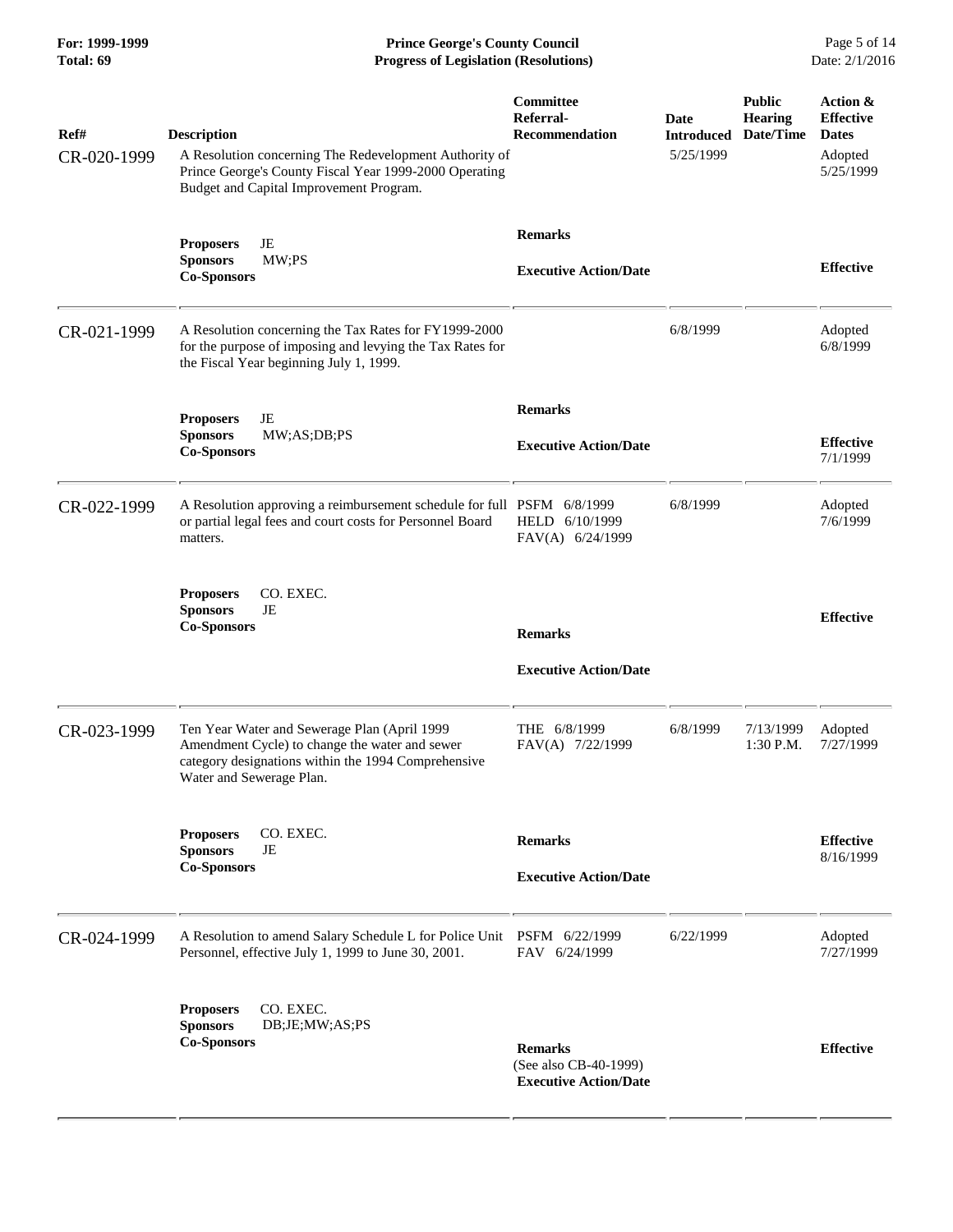| For: 1999-1999<br>Total: 69 | <b>Prince George's County Council</b><br>Date: 2/1/2016<br><b>Progress of Legislation (Resolutions)</b>                                                                                                                                                                                                      |                                                                                    |                                        |                                              |                                                                      |
|-----------------------------|--------------------------------------------------------------------------------------------------------------------------------------------------------------------------------------------------------------------------------------------------------------------------------------------------------------|------------------------------------------------------------------------------------|----------------------------------------|----------------------------------------------|----------------------------------------------------------------------|
| Ref#<br>CR-025-1999         | <b>Description</b><br>A Resolution to amend the Salary Plan for County Police<br>Civilian Employees, Salary Schedule P, effective July 1,<br>1999 to June 30, 2001.                                                                                                                                          | Committee<br>Referral-<br><b>Recommendation</b><br>PSFM 6/22/1999<br>FAV 6/24/1999 | Date<br><b>Introduced</b><br>6/22/1999 | <b>Public</b><br><b>Hearing</b><br>Date/Time | Action &<br><b>Effective</b><br><b>Dates</b><br>Adopted<br>7/27/1999 |
|                             | <b>Proposers</b><br>CO. EXEC.<br>JE;DB;AS;PS;MW<br><b>Sponsors</b><br><b>Co-Sponsors</b>                                                                                                                                                                                                                     | <b>Remarks</b><br>(See also CB-41-1999)<br><b>Executive Action/Date</b>            |                                        |                                              | <b>Effective</b>                                                     |
| CR-026-1999                 | A Resolution to amend Salary Schedule W, Deputy<br>Sheriff's Association of Prince George's County, Inc.,<br>effective July 1, 1999 to June 30 2001.                                                                                                                                                         | PSFM 6/22/1999<br>FAV 6/24/1999                                                    | 6/22/1999                              |                                              | Adopted<br>7/27/1999                                                 |
|                             | CO. EXEC.<br><b>Proposers</b><br><b>Sponsors</b><br>MW;AS;PS;IG;JE<br><b>Co-Sponsors</b>                                                                                                                                                                                                                     | <b>Remarks</b><br>(See also CB-42-1999)<br><b>Executive Action/Date</b>            |                                        |                                              | <b>Effective</b>                                                     |
| CR-027-1999                 | A Resolution concerning the Maryland Employee's<br>Pension System for the purpose of establishing a Pension<br>System Task Force to review the County's opportunity to<br>participate in the revised Employee's Pension System and<br>to recommend whether to elect to participate in the revised<br>System. | PSFM 6/22/1999<br>FAV 6/24/1999                                                    | 6/22/1999                              |                                              | Adopted<br>7/6/1999                                                  |
|                             |                                                                                                                                                                                                                                                                                                              | <b>Remarks</b>                                                                     |                                        |                                              | <b>Effective</b>                                                     |
|                             | JE;TH<br><b>Proposers</b><br>TH;AS;MW;JE<br><b>Sponsors</b><br>Co-Sponsors                                                                                                                                                                                                                                   | <b>Executive Action/Date</b>                                                       |                                        |                                              |                                                                      |
| CR-028-1999                 | A Resolution for the purpose of amending certain<br>revenues and expenditures in the Fiscal Year 1998-1999<br>Annual Budget for the Maryland-National Park and<br>Planning Commission.                                                                                                                       | PZED 6/22/1999<br>FAV(A) 7/7/1999                                                  | 6/22/1999                              | 7/13/1999<br>$1:00$ P.M.                     | Adopted<br>7/13/1999                                                 |
|                             | M-NCPPC<br><b>Proposers</b><br><b>Sponsors</b><br>DB;AS;MW<br><b>Co-Sponsors</b>                                                                                                                                                                                                                             | <b>Remarks</b><br>(Retoactive provisions)<br><b>Executive Action/Date</b>          |                                        |                                              | <b>Effective</b>                                                     |
| CR-029-1999                 | A Resolution for the purpose of amending the Fiscal Year<br>1998-1999 Capital Budget of the Maryland-National<br>Capital Park and Planning Commission.                                                                                                                                                       | PZED 6/22/1999<br>C.O.W 7/7/1999<br>FAV(A) 7/13/1999                               | 6/22/1999                              | 7/13/1999<br>$1:00$ P.M.                     | Adopted<br>7/13/1999                                                 |
|                             | <b>Proposers</b><br>M-NCPPC<br><b>Sponsors</b><br>MW; DB; AS<br><b>Co-Sponsors</b>                                                                                                                                                                                                                           | <b>Remarks</b><br>(Retroactive provisions)<br><b>Executive Action/Date</b>         |                                        |                                              | <b>Effective</b>                                                     |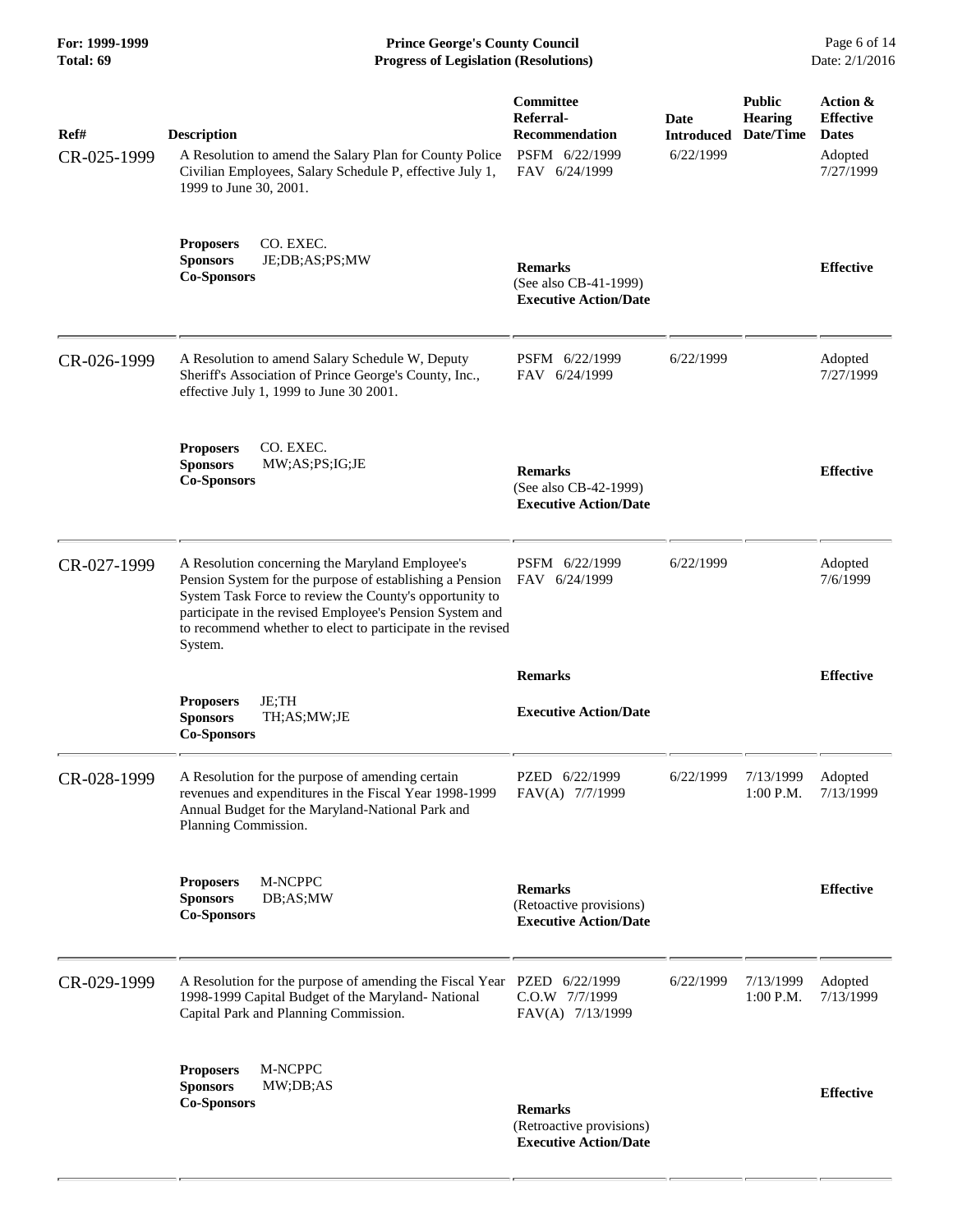| For: 1999-1999<br>Total: 69 | <b>Prince George's County Council</b><br><b>Progress of Legislation (Resolutions)</b>                                                                                                                     |                                                                 |                                        |                                              | Page 7 of 14<br>Date: 2/1/2016                                       |  |
|-----------------------------|-----------------------------------------------------------------------------------------------------------------------------------------------------------------------------------------------------------|-----------------------------------------------------------------|----------------------------------------|----------------------------------------------|----------------------------------------------------------------------|--|
| Ref#<br>CR-030-1999         | <b>Description</b><br>Approval of Issuance of Refunding Bonds by the Housing THE 6/22/1999<br>Authority for Marlow Overlook Apartments Project (also<br>known as Cedar Ridge).                            | <b>Committee</b><br>Referral-<br>Recommendation<br>FAV 7/8/1999 | Date<br><b>Introduced</b><br>6/22/1999 | <b>Public</b><br><b>Hearing</b><br>Date/Time | Action &<br><b>Effective</b><br><b>Dates</b><br>Adopted<br>7/13/1999 |  |
|                             | <b>Proposers</b><br>CO. EXEC.<br>DB; IG<br><b>Sponsors</b><br><b>Co-Sponsors</b>                                                                                                                          | <b>Remarks</b><br><b>Executive Action/Date</b>                  |                                        |                                              | <b>Effective</b>                                                     |  |
| CR-031-1999                 | A Resolution for Approval of a Payment in Lieu of Taxes<br>Agreement and Revenue Bonds for University Landing at FAV(A) 7/8/1999<br>Langley Apartments Project.                                           | THE 6/22/1999                                                   | 6/22/1999                              |                                              | Adopted<br>7/13/1999                                                 |  |
|                             | CO. EXEC.<br><b>Proposers</b><br><b>Sponsors</b><br><b>PS</b><br><b>Co-Sponsors</b>                                                                                                                       | <b>Remarks</b><br><b>Executive Action/Date</b>                  |                                        |                                              | <b>Effective</b>                                                     |  |
| CR-032-1999                 | A Resolution concerning the enactment of a certain<br>Ordinance of the Town of Cottage City amending Section<br>9-7 of the Code of the Town of Cottage City concerning<br>abandoned vehicles.             | PZED 7/6/1999<br>FAV(A) 9/15/1999                               | 7/6/1999                               |                                              | Adopted<br>9/21/1999                                                 |  |
|                             | <b>PS</b><br><b>Proposers</b><br><b>PS</b><br><b>Sponsors</b><br><b>Co-Sponsors</b>                                                                                                                       | <b>Remarks</b><br><b>Executive Action/Date</b>                  |                                        |                                              | <b>Effective</b>                                                     |  |
| CR-033-1999                 | Supplementary Appropriation of Federal, State and Other<br>Funds to provide funding from grants in the amount of<br>\$847,573 to Office of Personnel, Police Dept., Health<br>Dept., and Family Services. | PSFM 7/6/1999<br>FAV 7/8/1999                                   | 7/6/1999                               |                                              | Adopted<br>7/13/1999                                                 |  |
|                             | CO. EXEC.<br><b>Proposers</b><br><b>Sponsors</b><br>DB;JE<br><b>Co-Sponsors</b>                                                                                                                           | <b>Remarks</b><br><b>Executive Action/Date</b>                  |                                        |                                              | <b>Effective</b>                                                     |  |
| CR-034-1999                 | A Resolution establishing a Study Group to evaluate<br>alignment alternatives relating to the Waldorf Bypass.                                                                                             |                                                                 | 7/6/1999                               |                                              | Adopted<br>7/6/1999                                                  |  |
|                             | JE<br><b>Proposers</b><br><b>Sponsors</b><br>JE<br><b>Co-Sponsors</b>                                                                                                                                     | <b>Remarks</b><br><b>Executive Action/Date</b>                  |                                        |                                              | <b>Effective</b>                                                     |  |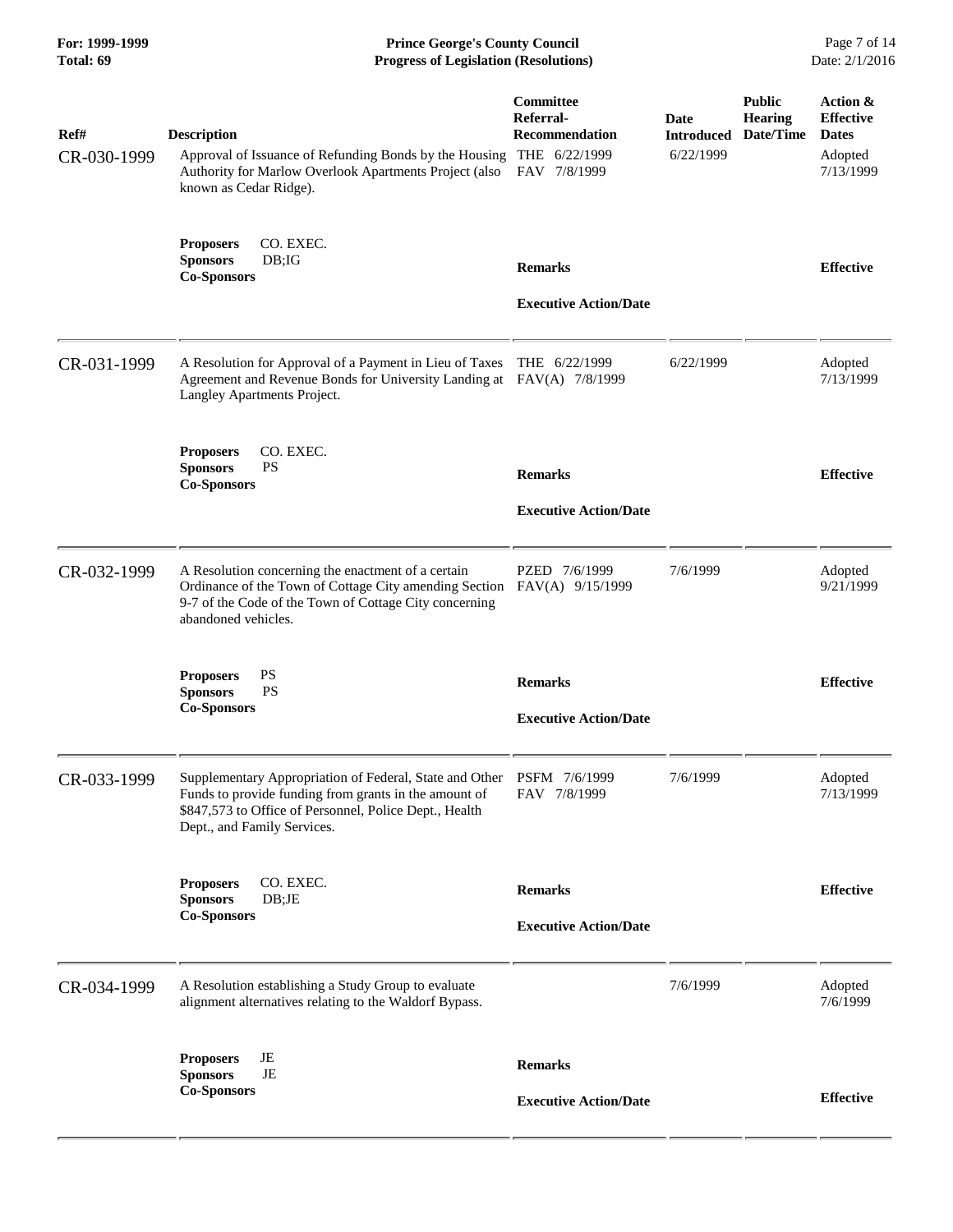| For: 1999-1999<br>Total: 69 | <b>Prince George's County Council</b><br><b>Progress of Legislation (Resolutions)</b>                                                                                                                                     |                                                                 |                                       |                                              |                                                                      |
|-----------------------------|---------------------------------------------------------------------------------------------------------------------------------------------------------------------------------------------------------------------------|-----------------------------------------------------------------|---------------------------------------|----------------------------------------------|----------------------------------------------------------------------|
| Ref#<br>CR-035-1999         | <b>Description</b><br>To approve the financing of the acquisition and<br>rehabilitation of the Quebec Arms Apartments through the FAV(A) 7/22/1999<br>Maryland Community Development Administration<br>(CDA).             | Committee<br>Referral-<br><b>Recommendation</b><br>THE 7/6/1999 | Date<br><b>Introduced</b><br>7/6/1999 | <b>Public</b><br><b>Hearing</b><br>Date/Time | Action &<br><b>Effective</b><br><b>Dates</b><br>Adopted<br>7/27/1999 |
|                             | CO. EXEC.<br><b>Proposers</b><br><b>Sponsors</b><br>PS;MW<br><b>Co-Sponsors</b>                                                                                                                                           | <b>Remarks</b><br><b>Executive Action/Date</b>                  |                                       |                                              | <b>Effective</b>                                                     |
| CR-036-1999                 | Zoning Ordinance #10-1999 amending the Zoning Map<br>for the Maryland-Washington Regional District in Prince<br>George's County, Maryland, by approving an amendment<br>to the Chesapeake Bay Critical Area Overlay Zone. |                                                                 |                                       |                                              | Adopted<br>7/6/1999                                                  |
|                             |                                                                                                                                                                                                                           | <b>Remarks</b>                                                  |                                       |                                              |                                                                      |
|                             | D.C.<br><b>Proposers</b><br>D.C.<br><b>Sponsors</b><br><b>Co-Sponsors</b>                                                                                                                                                 | <b>Executive Action/Date</b>                                    |                                       |                                              | <b>Effective</b>                                                     |
| CR-037-1999                 | Amending the Salary Plan of the County to reflect changes<br>in pay rates and other modified benefits for General<br>Schedule Employees.                                                                                  |                                                                 | 7/13/1999                             |                                              | Adopted<br>7/13/1999                                                 |
|                             | CO. EXEC.<br><b>Proposers</b><br><b>Sponsors</b><br>JE;DB;IG;TH;WM;RVR;AS;PS;MW<br><b>Co-Sponsors</b>                                                                                                                     | <b>Remarks</b><br><b>Executive Action/Date</b>                  |                                       |                                              | <b>Effective</b>                                                     |
| CR-038-1999                 | A Resolution requesting the Congress to provide for<br>appropriate participation by local land use regulatory<br>agencies in Federal telecommunication and land use<br>decisions.                                         |                                                                 | 7/13/1999                             |                                              | Adopted<br>7/13/1999                                                 |
|                             |                                                                                                                                                                                                                           | <b>Remarks</b>                                                  |                                       |                                              |                                                                      |
|                             | JE<br><b>Proposers</b><br>JE<br><b>Sponsors</b><br><b>Co-Sponsors</b>                                                                                                                                                     | <b>Executive Action/Date</b>                                    |                                       |                                              | <b>Effective</b>                                                     |
| CR-039-1999                 | A Resolution designating Old Crain Highway south of<br>Upper Marlboro as a Scenic Road.                                                                                                                                   |                                                                 | 7/27/1999                             |                                              | Adopted<br>7/27/1999                                                 |
|                             | JE<br><b>Proposers</b><br>JE<br><b>Sponsors</b><br><b>Co-Sponsors</b>                                                                                                                                                     | <b>Remarks</b>                                                  |                                       |                                              |                                                                      |
|                             |                                                                                                                                                                                                                           | <b>Executive Action/Date</b>                                    |                                       |                                              | <b>Effective</b>                                                     |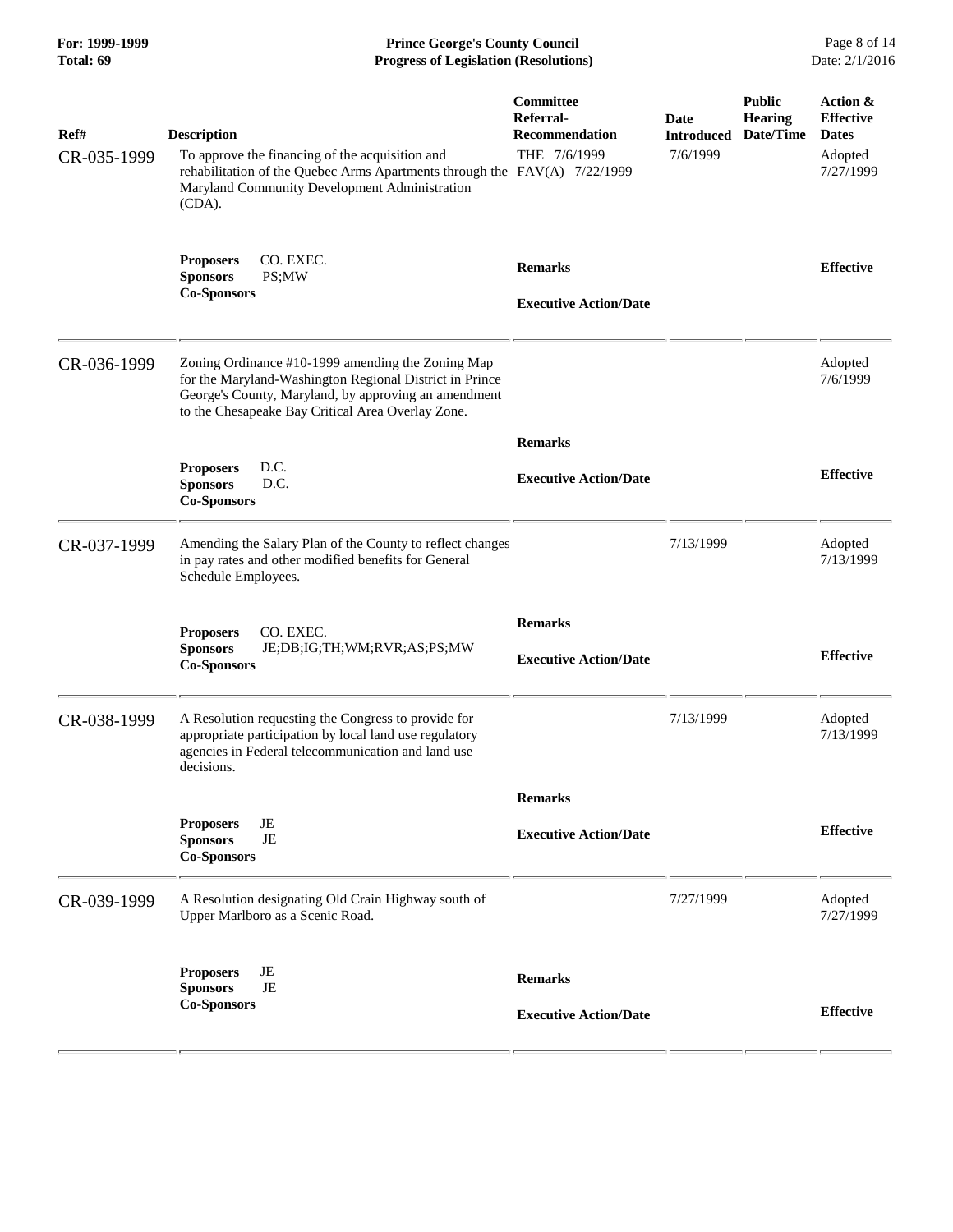**For: 1999-1999 Prince George's County Council** Page 9 of 14<br> **Progress of Legislation (Resolutions)** Date: 2/1/2016 **Total: 69 Progress of Legislation (Resolutions)** 

| Ref#<br>CR-040-1999 | <b>Description</b><br>A Resolution amending the Guidelines for Mitigation<br>Actions.                                                                                                         | Committee<br>Referral-<br><b>Recommendation</b><br>PZED 7/27/1999<br>UNFAV 9/15/1999 | <b>Date</b><br><b>Introduced</b><br>7/27/1999 | <b>Public</b><br><b>Hearing</b><br>Date/Time | Action &<br><b>Effective</b><br><b>Dates</b> |
|---------------------|-----------------------------------------------------------------------------------------------------------------------------------------------------------------------------------------------|--------------------------------------------------------------------------------------|-----------------------------------------------|----------------------------------------------|----------------------------------------------|
|                     | WM<br><b>Proposers</b><br><b>Sponsors</b><br>WM<br><b>Co-Sponsors</b>                                                                                                                         | <b>Remarks</b><br><b>Executive Action/Date</b>                                       |                                               |                                              | <b>Effective</b>                             |
| CR-041-1999         | A Resolution concerning Financing Under the Maryland<br>Industrial and Commercial Redevelopment Fund Act -<br>(Nixon Properties Associates Limited Partnership).                              |                                                                                      | 7/27/1999                                     |                                              | Adopted<br>7/27/1999                         |
|                     | CO. EXEC.<br><b>Proposers</b><br><b>Sponsors</b><br>WM<br><b>Co-Sponsors</b>                                                                                                                  | <b>Remarks</b><br><b>Executive Action/Date</b>                                       |                                               |                                              | <b>Effective</b>                             |
| CR-042-1999         | A Resolution to approve Section 108 Loan Guarantee<br>Application to establish a Commercial Building Loan<br>Fund for Economic Development activities.                                        | THE 9/21/1999<br>FAV 10/7/1999                                                       | 9/21/1999                                     |                                              | Adopted<br>10/12/1999                        |
|                     | CO. EXEC.<br><b>Proposers</b><br>AS;DB<br><b>Sponsors</b><br><b>Co-Sponsors</b>                                                                                                               | <b>Remarks</b><br><b>Executive Action/Date</b>                                       |                                               |                                              | <b>Effective</b>                             |
| CR-043-1999         | A Resolution amending the Prince George's County 1998<br>Comprehensive Ten Year Solid Waste Management Plan<br>by adding the Dower House Recycling Plant located at<br>5900 Dower House Road. | THE 10/5/1999<br>NR 11/18/1999                                                       | 10/5/1999                                     | 11/2/1999<br>1:30 P.M.                       | Adopted<br>11/23/1999                        |
|                     | CO. EXEC.<br><b>Proposers</b><br><b>Sponsors</b><br>JE<br><b>Co-Sponsors</b>                                                                                                                  | <b>Remarks</b><br><b>Executive Action/Date</b>                                       |                                               |                                              | <b>Effective</b><br>12/16/1999               |
| CR-044-1999         | To approve the project plan to receive a Maryland<br>Industrial and Commercial Redevelopment Fund (MICRF) FAV 10/21/1999<br>grant for Canada Dry Potomac Corporation.                         | PSFM 10/5/1999                                                                       | 10/5/1999                                     |                                              | Adopted<br>10/26/1999                        |
|                     | <b>Proposers</b><br>CO. EXEC.<br><b>Sponsors</b><br>DB;MW<br><b>Co-Sponsors</b>                                                                                                               | <b>Remarks</b><br><b>Executive Action/Date</b>                                       |                                               |                                              | <b>Effective</b>                             |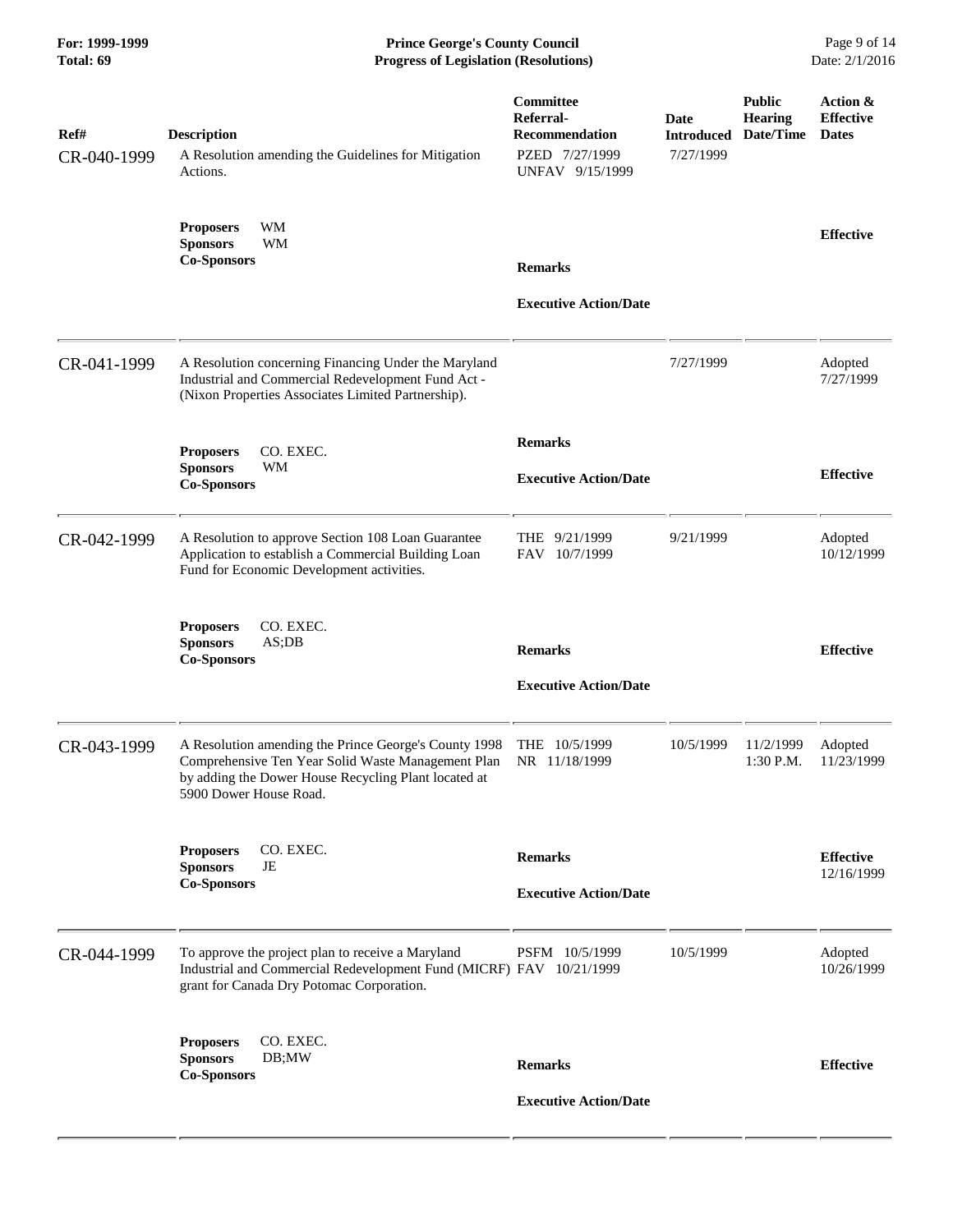| For: 1999-1999<br>Total: 69 | <b>Prince George's County Council</b><br>Date: 2/1/2016<br><b>Progress of Legislation (Resolutions)</b>                                                                                                                                                                                                                                                                      |                                                                              |                                        |                                              |                                                                       |
|-----------------------------|------------------------------------------------------------------------------------------------------------------------------------------------------------------------------------------------------------------------------------------------------------------------------------------------------------------------------------------------------------------------------|------------------------------------------------------------------------------|----------------------------------------|----------------------------------------------|-----------------------------------------------------------------------|
| Ref#<br>CR-045-1999         | <b>Description</b><br>A Resolution approving and implementing a Formal<br>Approval Process for the submission, review, and approval FAV(A) 10/12/1999<br>of eligible SDC credit applications, and for approving and<br>implementing a Preliminary Commitment Process to<br>review letters of interest by applicants for the Waiver of<br>the WSSC System Development Charge. | <b>Committee</b><br>Referral-<br><b>Recommendation</b><br>C.O.W. 10/5/1999   | Date<br><b>Introduced</b><br>10/5/1999 | <b>Public</b><br><b>Hearing</b><br>Date/Time | Action &<br><b>Effective</b><br><b>Dates</b><br>Adopted<br>10/12/1999 |
|                             | CO. EXEC.<br><b>Proposers</b><br><b>Sponsors</b><br>JE<br><b>Co-Sponsors</b>                                                                                                                                                                                                                                                                                                 | <b>Remarks</b><br><b>Executive Action/Date</b>                               |                                        |                                              | <b>Effective</b>                                                      |
| CR-046-1999                 | A Resolution initiating the preparation of a map and text<br>for an Architectural Conservation Overlay Zone District in HELD 10/13/1999<br>the College Park area.                                                                                                                                                                                                            | PZED 10/5/1999<br>W/D 10/20/1999                                             | 10/5/1999                              |                                              |                                                                       |
|                             | TH<br><b>Proposers</b><br><b>Sponsors</b><br><b>TH</b><br><b>Co-Sponsors</b>                                                                                                                                                                                                                                                                                                 | <b>Remarks</b><br><b>Executive Action/Date</b>                               |                                        |                                              | <b>Effective</b>                                                      |
| CR-047-1999                 | A Resolution to amend the Salary Plan for the<br>International Association of Fire Fighters, Local 1619<br>(Uniformed Civilian Unit) Salary Schedule B Effective<br>July 1, 1999 through June 30, 2001.                                                                                                                                                                      | PSFM 10/12/1999<br>FAV 10/21/1999                                            | 10/12/1999                             |                                              | Adopted<br>11/23/1999                                                 |
|                             | CO. EXEC.<br><b>Proposers</b><br>JE;AS;MW<br><b>Sponsors</b><br><b>Co-Sponsors</b>                                                                                                                                                                                                                                                                                           | <b>Remarks</b><br><b>SEE ALSO CB-74-1999</b><br><b>Executive Action/Date</b> |                                        |                                              | <b>Effective</b>                                                      |
| CR-048-1999                 | A Resolution to amend the Salary Plan for the<br>International Association of Fire Fighters, Local 1619<br>(Nonuniformed Civilian Unit) Salary Schedule H<br>Effective July 1, 1999 through June 30, 2001.                                                                                                                                                                   | PSFM 10/12/1999<br>FAV 10/21/1999                                            | 10/12/1999                             |                                              | Adopted<br>11/23/1999                                                 |
|                             | CO. EXEC.<br><b>Proposers</b><br><b>Sponsors</b><br>AS<br><b>Co-Sponsors</b>                                                                                                                                                                                                                                                                                                 | <b>Remarks</b><br><b>SEE ALSO CB-75-1999</b><br><b>Executive Action/Date</b> |                                        |                                              | <b>Effective</b>                                                      |
| CR-049-1999                 | A Resolution to amend the Salary Plan for the<br>International Association of Fire Fighters, Local 1619<br>(Fire Fighters) Salary Schedule S Effective July 1, 1999<br>through June 30, 2001.                                                                                                                                                                                | PSFM 10/12/1999<br>FAV 10/21/1999                                            | 10/12/1999                             |                                              | Adopted<br>11/23/1999                                                 |
|                             | CO. EXEC.<br><b>Proposers</b><br><b>Sponsors</b><br>AS;DB;JE<br><b>Co-Sponsors</b>                                                                                                                                                                                                                                                                                           | <b>Remarks</b><br><b>SEE ALSO CB-77-1999</b><br><b>Executive Action/Date</b> |                                        |                                              | <b>Effective</b>                                                      |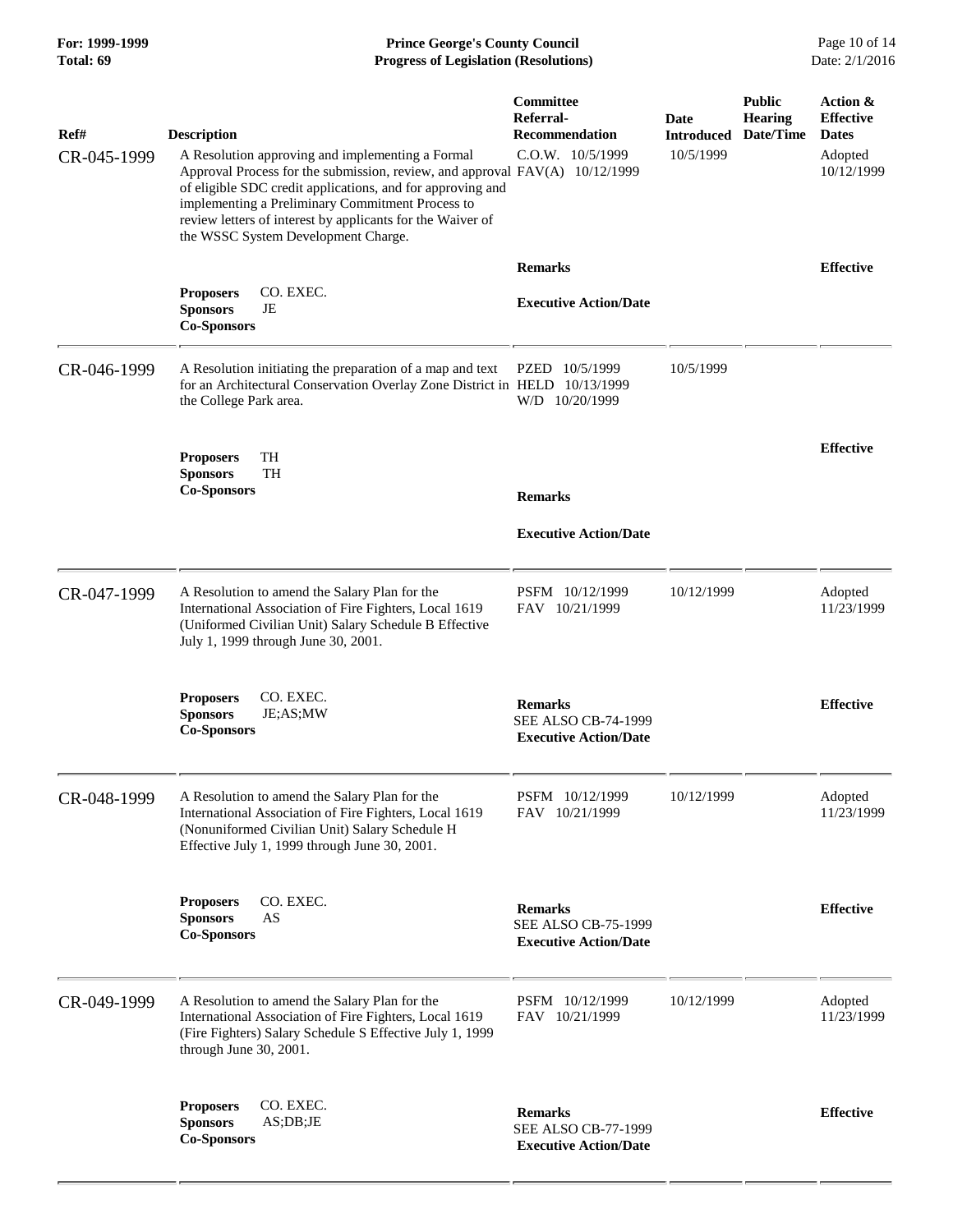**For: 1999-1999 Prince George's County Council** Page 11 of 14<br> **Progress of Legislation (Resolutions)** Date: 2/1/2016 **Total: 69 Progress of Legislation (Resolutions)** 

| Ref#        | <b>Description</b>                                                                                                                                                                                                                                    | Committee<br>Referral-<br><b>Recommendation</b>                              | <b>Date</b><br><b>Introduced</b> | <b>Public</b><br><b>Hearing</b><br>Date/Time | Action &<br><b>Effective</b><br><b>Dates</b> |
|-------------|-------------------------------------------------------------------------------------------------------------------------------------------------------------------------------------------------------------------------------------------------------|------------------------------------------------------------------------------|----------------------------------|----------------------------------------------|----------------------------------------------|
| CR-050-1999 | A Resolution to amend the Salary Plan for the<br>International Association of Fire Fighters, Local 1619<br>(Paramedics) Salary Schedule M Effective July 1, 1999<br>through June 30, 2001.                                                            | PSFM 10/12/1999<br>FAV 10/21/1999                                            | 10/12/1999                       |                                              | Adopted<br>11/23/1999                        |
|             | CO. EXEC.<br><b>Proposers</b><br><b>Sponsors</b><br>AS;DB;JE<br><b>Co-Sponsors</b>                                                                                                                                                                    | <b>Remarks</b><br><b>SEE ALSO CB-77-1999</b><br><b>Executive Action/Date</b> |                                  |                                              | <b>Effective</b>                             |
| CR-051-1999 | A Resolution to amend the Salary Plan for the Inter-<br>national Association of Fire Fighters, Local 1619<br>(Emergency Rescue Technicians) Salary Plan R Effective<br>July 1, 1999 through June 30, 2001.                                            | PSFM 10/12/1999<br>FAV 10/21/1999                                            | 10/12/1999                       |                                              | Adopted<br>11/23/1999                        |
|             | CO. EXEC.<br><b>Proposers</b><br><b>Sponsors</b><br>AS;JE<br><b>Co-Sponsors</b>                                                                                                                                                                       | <b>Remarks</b><br>See also CB-77-1999<br><b>Executive Action/Date</b>        |                                  |                                              | <b>Effective</b>                             |
| CR-052-1999 | A Resolution to establish spending control limits for the<br>FY 2001 Water and Sewerage Operating and Capital<br>Budget of the WSSC.                                                                                                                  | $C.0.W.$ $10/12/1999$<br>FAV(A) 10/12/1999                                   | 10/12/1999                       |                                              | Adopted<br>10/12/1999                        |
|             | JE<br><b>Proposers</b><br><b>Sponsors</b><br>AS; PS; DB<br><b>Co-Sponsors</b>                                                                                                                                                                         | <b>Remarks</b><br><b>Executive Action/Date</b>                               |                                  |                                              | <b>Effective</b>                             |
| CR-053-1999 | A Resolution concerning the Ten Year Water & Sewerage THE 10/12/1999<br>Plan (August Cycle) changing the water and sewerage FAV(A) 11/18/1999<br>category designations of properties within the 1994<br>Comprehensive Ten Year Water & Sewerage Plan. |                                                                              |                                  | 10/12/1999 11/16/1999 Adopted                | 1:30 P.M. 11/23/1999                         |
|             | CO. EXEC.<br><b>Proposers</b><br><b>Sponsors</b><br>DB<br><b>Co-Sponsors</b>                                                                                                                                                                          | <b>Remarks</b><br><b>Executive Action/Date</b>                               |                                  |                                              | <b>Effective</b><br>12/13/1999               |
| CR-054-1999 | A Resolution approving the proposed establishment of the C.O.W. 10/12/1999<br>Prince George's County Enterprise Zone.                                                                                                                                 | FAV 10/19/1999                                                               | 10/12/1999                       |                                              | Adopted<br>10/19/1999                        |
|             | CO. EXEC.<br><b>Proposers</b><br><b>Sponsors</b><br>TH;AS;JE<br><b>Co-Sponsors</b>                                                                                                                                                                    | <b>Remarks</b>                                                               |                                  |                                              | <b>Effective</b>                             |
|             |                                                                                                                                                                                                                                                       | <b>Executive Action/Date</b>                                                 |                                  |                                              |                                              |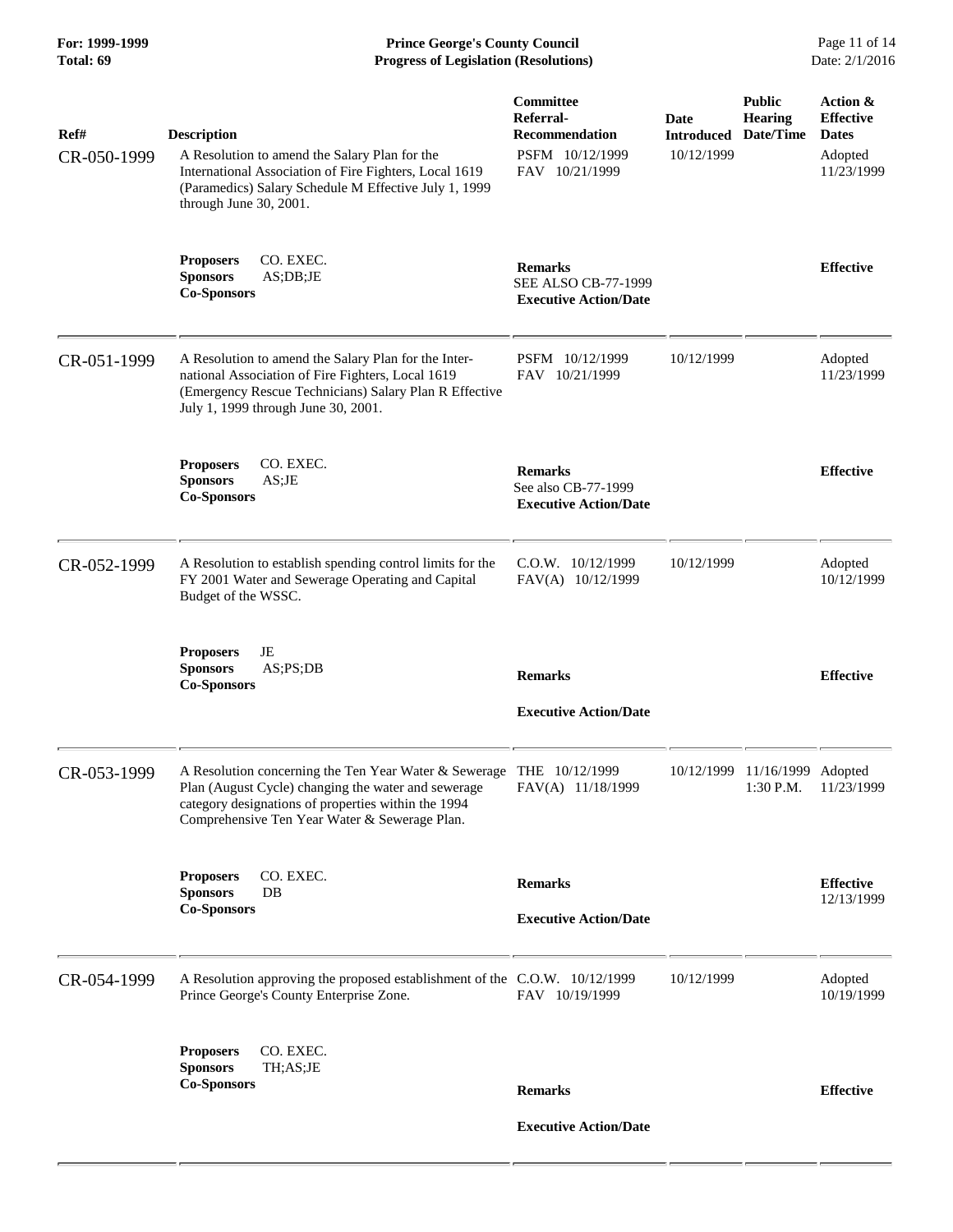| For: 1999-1999<br>Total: 69 | <b>Prince George's County Council</b><br>Date: 2/1/2016<br><b>Progress of Legislation (Resolutions)</b>                                                                                                                            |                                                                              |                                         |                                       |                                                                       |
|-----------------------------|------------------------------------------------------------------------------------------------------------------------------------------------------------------------------------------------------------------------------------|------------------------------------------------------------------------------|-----------------------------------------|---------------------------------------|-----------------------------------------------------------------------|
| Ref#<br>CR-055-1999         | <b>Description</b><br>A Resolution to amend the Salary Plan for Prince George's PSFM 10/19/1999<br>Correctional Officers' Association, Inc. Salary Schedule D; FAV(A) 10/21/1999<br>effective July 1, 1999, through June 30, 2001. | <b>Committee</b><br>Referral-<br><b>Recommendation</b>                       | Date<br><b>Introduced</b><br>10/19/1999 | <b>Public</b><br>Hearing<br>Date/Time | Action &<br><b>Effective</b><br><b>Dates</b><br>Adopted<br>11/23/1999 |
|                             | CO. EXEC.<br><b>Proposers</b><br>JE;RVR;DB;PS;AS<br><b>Sponsors</b><br><b>Co-Sponsors</b>                                                                                                                                          | <b>Remarks</b><br>SEE ALSO CB-80-1999<br><b>Executive Action/Date</b>        |                                         |                                       | <b>Effective</b>                                                      |
| CR-056-1999                 | A Resolution to amend the Salary Plan for Civilian Units; PSFM 10/19/1999<br>Deputy Sheriff's Association Salary Schedule Z; effective FAV 10/21/1999<br>July 1, 1999 through June 30, 2001.                                       |                                                                              | 10/19/1999                              |                                       | Adopted<br>11/23/1999                                                 |
|                             | CO. EXEC.<br><b>Proposers</b><br><b>Sponsors</b><br>JE;AS;MW;RVR;PS<br><b>Co-Sponsors</b>                                                                                                                                          | <b>Remarks</b><br>SEE ALSO CB-81-1999<br><b>Executive Action/Date</b>        |                                         |                                       | <b>Effective</b>                                                      |
| CR-057-1999                 | To amend the Salary Plan for AFSCME, Local 3279 (DER PSFM 10/19/1999<br>Clerical Units I and II); effective July 1, 1999 through<br>June 30, 2001.                                                                                 | FAV 10/21/1999                                                               | 10/19/1999                              |                                       | Adopted<br>11/23/1999                                                 |
|                             | CO. EXEC.<br><b>Proposers</b><br><b>Sponsors</b><br>AS;JE;MW;RVR;PS<br><b>Co-Sponsors</b>                                                                                                                                          | <b>Remarks</b><br><b>SEE ALSO CB-82-1999</b><br><b>Executive Action/Date</b> |                                         |                                       | <b>Effective</b>                                                      |
| CR-058-1999                 | To amend the Salary Plan for AFSCME Local 241 -<br>Salary Schedule X, effective July 1, 1999 through June 30, FAV 10/21/1999<br>2001.                                                                                              | PSFM 10/19/1999                                                              | 10/19/1999                              |                                       | Adopted<br>11/23/1999                                                 |
|                             | CO. EXEC.<br><b>Proposers</b><br>JE;AS;PS;RVR;MW<br><b>Sponsors</b><br><b>Co-Sponsors</b>                                                                                                                                          | <b>Remarks</b><br><b>SEE ALSO CB-83-1999</b><br><b>Executive Action/Date</b> |                                         |                                       | <b>Effective</b>                                                      |
| CR-059-1999                 | To amend the Salary Plan for AFSCME Local 3389<br>(Health Department) and establish Salary Schedule J,<br>effective July 1, 1999 through June 30, 2001.                                                                            | PSFM 10/19/1999<br>FAV 10/21/1999                                            | 10/19/1999                              |                                       | Adopted<br>11/23/1999                                                 |
|                             | <b>Proposers</b><br>CO. EXEC.<br><b>Sponsors</b><br>JE;AS;PS;RVR;MW<br><b>Co-Sponsors</b>                                                                                                                                          | <b>Remarks</b><br>SEE ALSO CB-84-1999<br><b>Executive Action/Date</b>        |                                         |                                       | <b>Effective</b>                                                      |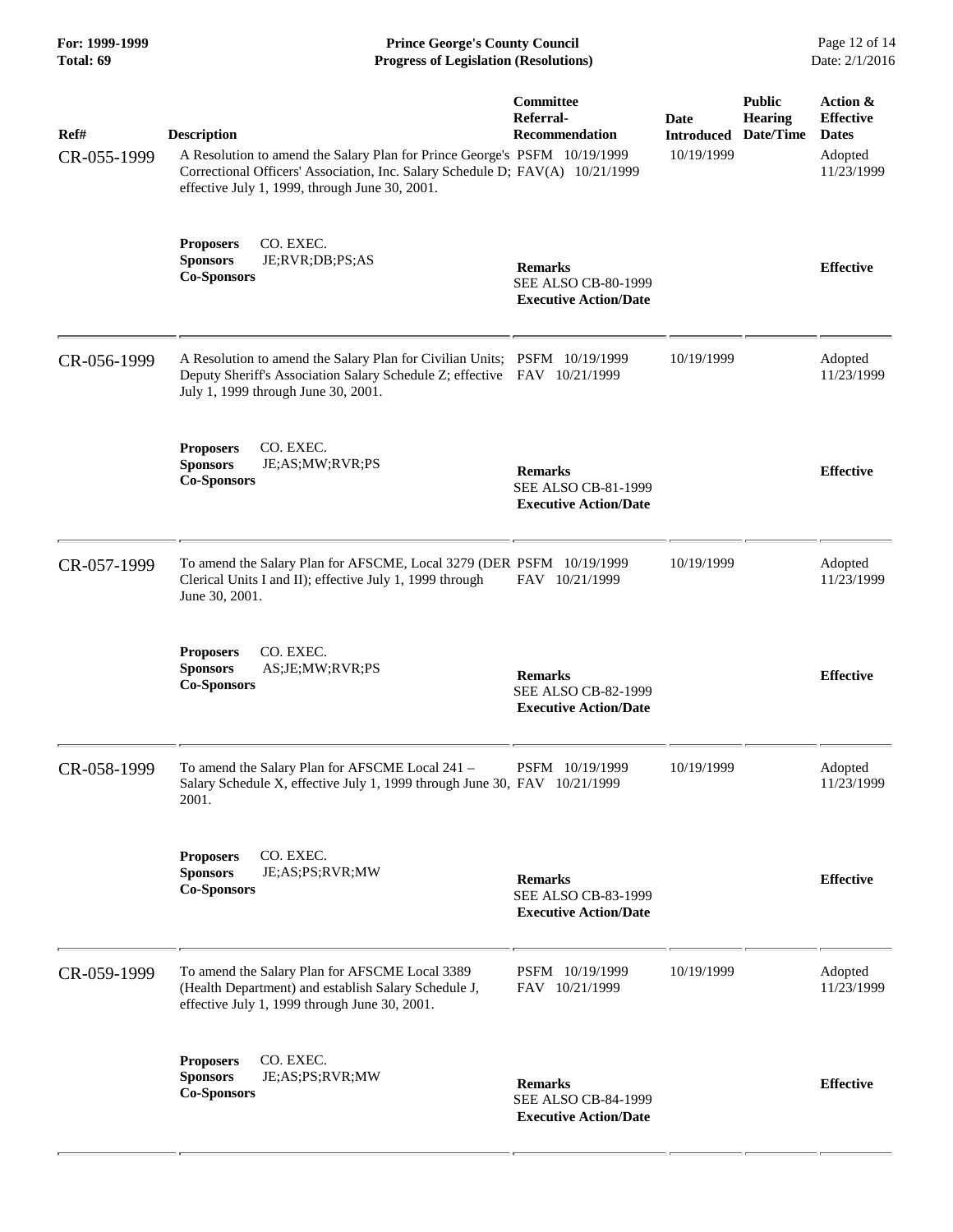| For: 1999-1999<br>Total: 69 | <b>Prince George's County Council</b><br><b>Progress of Legislation (Resolutions)</b>                                                                                                                                                                                                                               |                                                                                             |                                                   |                                 | Page 13 of 14<br>Date: 2/1/2016                                       |  |
|-----------------------------|---------------------------------------------------------------------------------------------------------------------------------------------------------------------------------------------------------------------------------------------------------------------------------------------------------------------|---------------------------------------------------------------------------------------------|---------------------------------------------------|---------------------------------|-----------------------------------------------------------------------|--|
| Ref#<br>CR-060-1999         | <b>Description</b><br>To amend the Salary Plan for AFSCME Local 2462 and<br>2735 – Salary Schedule A, effective July 1, 1999 through<br>June 30, 2001.                                                                                                                                                              | <b>Committee</b><br>Referral-<br><b>Recommendation</b><br>PSFM 10/19/1999<br>FAV 10/21/1999 | Date<br><b>Introduced Date/Time</b><br>10/19/1999 | <b>Public</b><br><b>Hearing</b> | Action &<br><b>Effective</b><br><b>Dates</b><br>Adopted<br>11/23/1999 |  |
|                             | CO. EXEC.<br><b>Proposers</b><br><b>Sponsors</b><br>JE;AS;PS;MW;RVR;DB<br><b>Co-Sponsors</b>                                                                                                                                                                                                                        | <b>Remarks</b><br>SEE ALSO CB-85 &<br>86-1999<br><b>Executive Action/Date</b>               |                                                   |                                 | <b>Effective</b>                                                      |  |
| CR-061-1999                 | A Resolution to request that the Planning Department of<br>the Maryland-National Capital Park and Planning<br>Commission provide a public explanation of the<br>methodology used to develop five-year student population<br>projections and create a process for public review and<br>comment on those projections. | <b>Remarks</b>                                                                              | 11/9/1999                                         |                                 | Adopted<br>11/9/1999                                                  |  |
|                             | JE<br><b>Proposers</b><br><b>Sponsors</b><br>JE<br><b>Co-Sponsors</b>                                                                                                                                                                                                                                               | <b>Executive Action/Date</b>                                                                |                                                   |                                 | <b>Effective</b>                                                      |  |
| CR-062-1999                 | A Resolution concerning appointments to the Board of<br>Appeals for Prince George's County.                                                                                                                                                                                                                         | C.O.W. 11/16/1999<br>FAV 11/16/1999                                                         | 11/16/1999                                        |                                 | Adopted<br>11/16/1999                                                 |  |
|                             | JE<br><b>Proposers</b><br><b>Sponsors</b><br>JE<br><b>Co-Sponsors</b>                                                                                                                                                                                                                                               | <b>Remarks</b><br><b>Executive Action/Date</b>                                              |                                                   |                                 | <b>Effective</b>                                                      |  |
| CR-063-1999                 | Sheriff's Officials - Salary Schedule S-O to amend the<br>Salary Plan of the County to reflect certain wages and<br>benefit modifications for Sheriff's Officials; effective July<br>1, 1999 through June 30, 2001.                                                                                                 | C.O.W. 11/16/1999<br>FAV 11/16/1999                                                         | 11/16/1999                                        |                                 | Adopted<br>11/16/1999                                                 |  |
|                             | CO. EXEC.<br><b>Proposers</b><br><b>Sponsors</b><br>JE;DB;IG;TH;WM;RVR;AS;PS;MW<br><b>Co-Sponsors</b>                                                                                                                                                                                                               | <b>Remarks</b><br><b>Executive Action/Date</b>                                              |                                                   |                                 | <b>Effective</b>                                                      |  |
| CR-064-1999                 | Police Officials Salary Schedule P-O to amend the Salary<br>Plan of the County to reflect certain wages and benefit<br>modifications for Police Officials; effective July 1, 1999<br>through June 30, 2001.                                                                                                         | C.O.W. 11/16/1999<br>FAV 11/16/1999                                                         | 11/16/1999                                        |                                 | Adopted<br>11/16/1999                                                 |  |
|                             | CO. EXEC.<br><b>Proposers</b><br><b>Sponsors</b><br>JE;DB;IG;TH;WM;RVR;AS;PS;MW                                                                                                                                                                                                                                     | <b>Remarks</b>                                                                              |                                                   |                                 | <b>Effective</b>                                                      |  |
|                             | <b>Co-Sponsors</b>                                                                                                                                                                                                                                                                                                  | <b>Executive Action/Date</b>                                                                |                                                   |                                 |                                                                       |  |